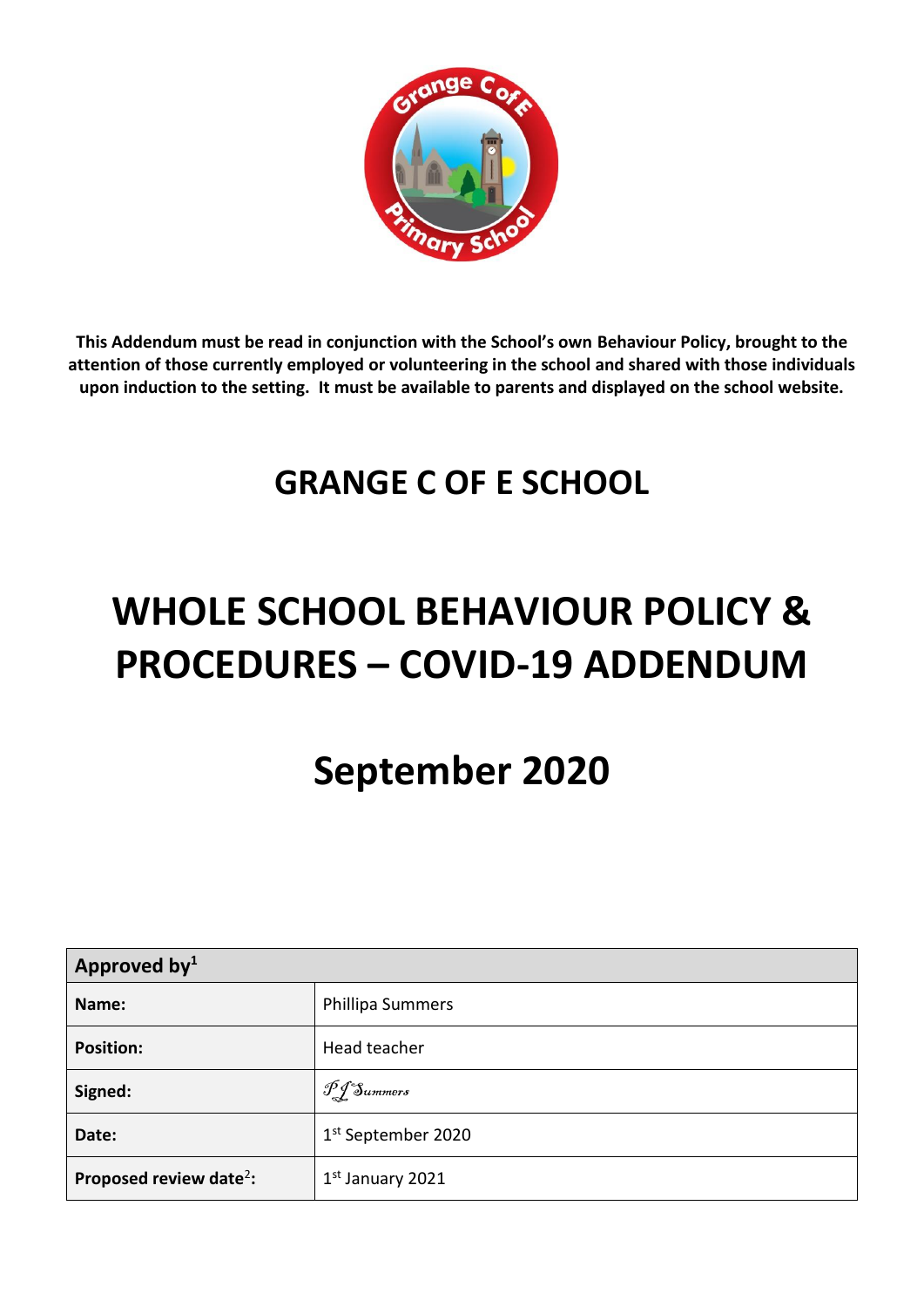### **REVIEW SHEET**

**The information in the table below provides details of the earlier versions of this document and brief details of reviews and, where appropriate amendments which have been made to later versions.**

| Version<br><b>Number</b> | <b>Version Description</b>                                                    | <b>Date of Revision</b> |
|--------------------------|-------------------------------------------------------------------------------|-------------------------|
| 1                        | Original                                                                      | May 2020                |
| $\overline{2}$           | Updated in line with current DfE guidance for schools in relation to Covid-19 | <b>Sept 2020</b>        |
|                          |                                                                               |                         |
|                          |                                                                               |                         |
|                          |                                                                               |                         |
|                          |                                                                               |                         |
|                          |                                                                               |                         |
|                          |                                                                               |                         |
|                          |                                                                               |                         |
|                          |                                                                               |                         |
|                          |                                                                               |                         |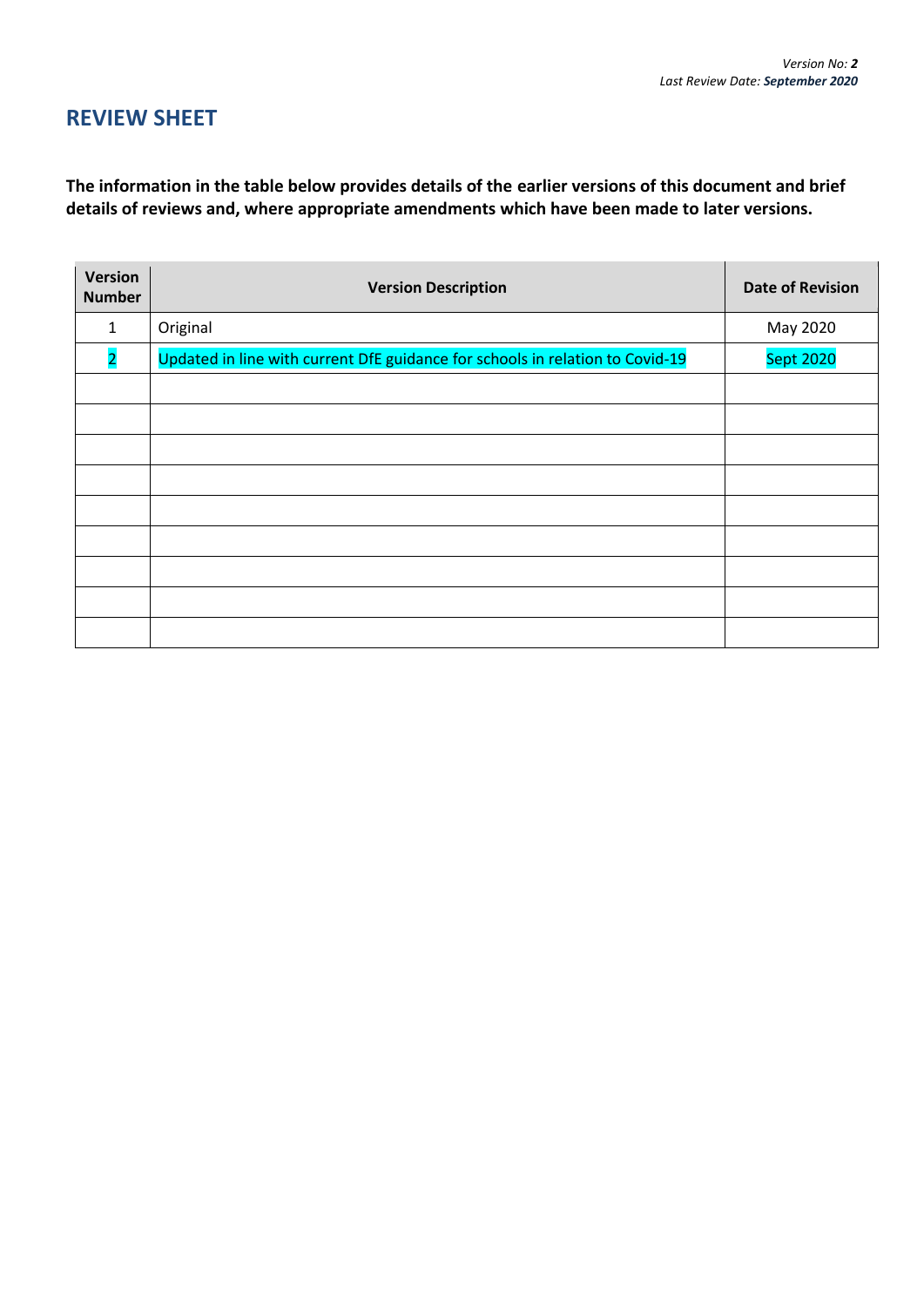### **CONTENTS**

| 3. |                                                                                |  |
|----|--------------------------------------------------------------------------------|--|
|    |                                                                                |  |
|    |                                                                                |  |
|    |                                                                                |  |
|    |                                                                                |  |
|    |                                                                                |  |
|    | 5. Behaviour when learning at home (local lockdown or group/bubble isolation)5 |  |
|    |                                                                                |  |
|    |                                                                                |  |
|    |                                                                                |  |
|    |                                                                                |  |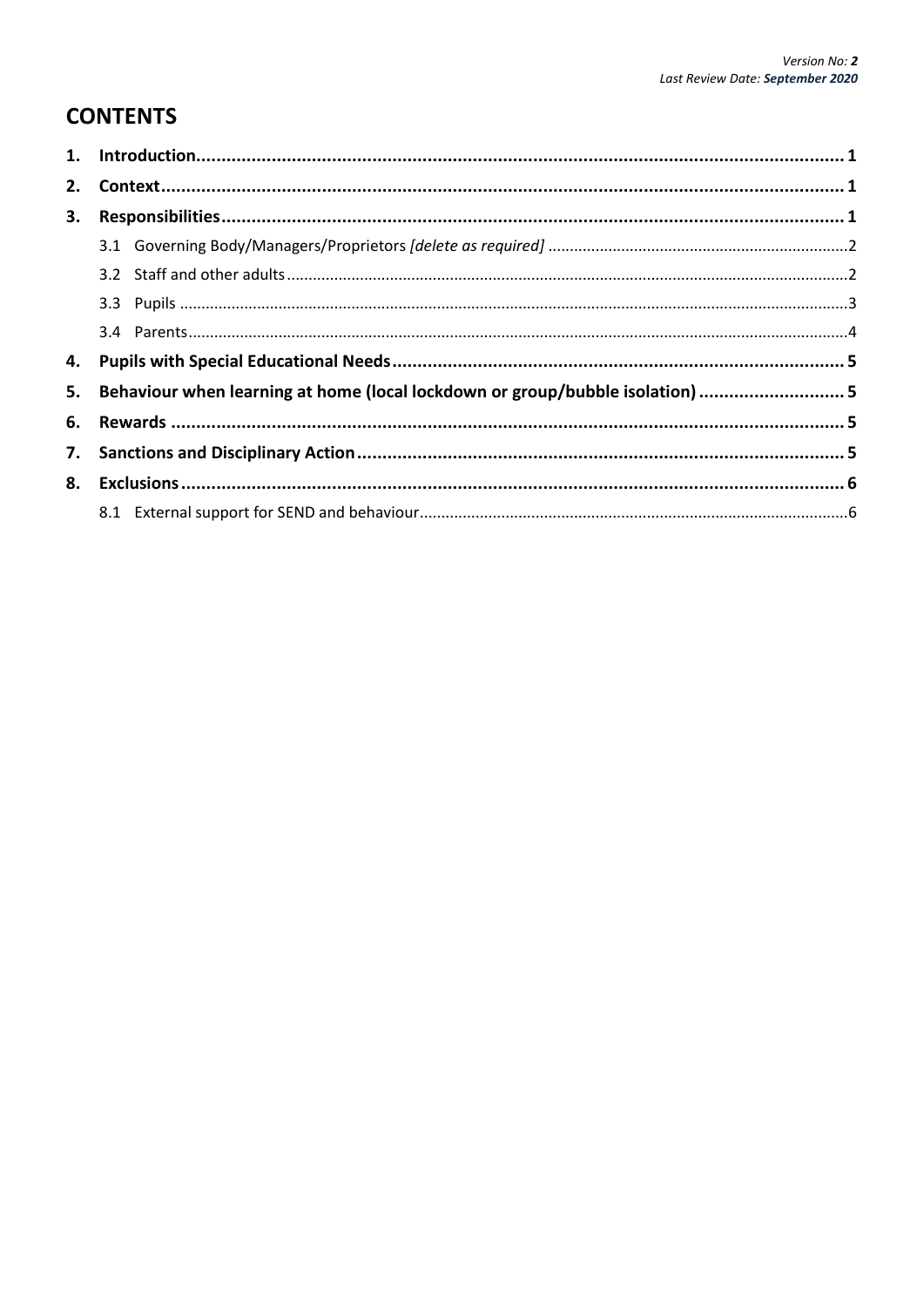*This page is intentionally blank for printing purposes*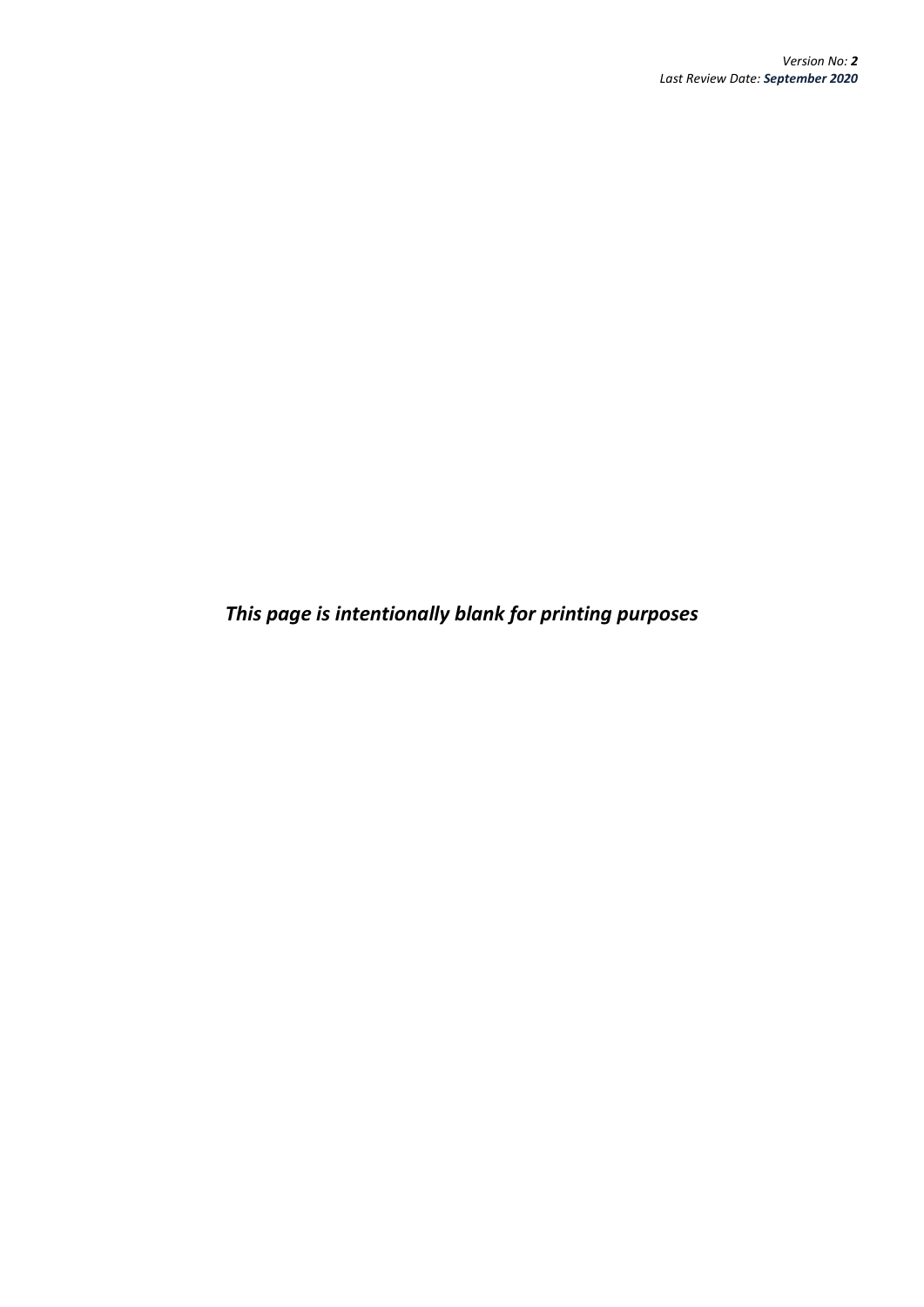#### <span id="page-4-0"></span>**1. Introduction**

This addendum has been created following DfE documents [Guidance for full opening: schools](https://www.gov.uk/government/publications/actions-for-schools-during-the-coronavirus-outbreak/guidance-for-full-opening-schools) an[d Actions](https://www.gov.uk/government/publications/coronavirus-covid-19-early-years-and-childcare-closures/coronavirus-covid-19-early-years-and-childcare-closures)  [for early years and childcare providers during the coronavirus outbreak,](https://www.gov.uk/government/publications/coronavirus-covid-19-early-years-and-childcare-closures/coronavirus-covid-19-early-years-and-childcare-closures) [Guidance for full opening: special](https://www.gov.uk/government/publications/guidance-for-full-opening-special-schools-and-other-specialist-settings/guidance-for-full-opening-special-schools-and-other-specialist-settings)  [schools and other specialist settings](https://www.gov.uk/government/publications/guidance-for-full-opening-special-schools-and-other-specialist-settings/guidance-for-full-opening-special-schools-and-other-specialist-settings) and applies to all schools, whether maintained, non-maintained or independent (including academies, academy trusts, free schools and alternative provision), maintained nursery schools and pupil referral units. It is an addendum to the School's Behaviour Policy which in turn meets the requirements of Section 89 of the Education and Inspections Act 2006 (maintained schools)/Part 3 of the Schedule to the Education (Independent School Standards) (England) Regulations 2014 (Academies) [delete whichever is not applicable] and must be read in conjunction with the Whole School Behaviour Policy and (for staff and other adults) the Code of Conduct for Staff and Other Adults (including the Addendum to this). The school's Behaviour Policy is published in the school website along with this Addendum or on request and must be read and understood by all those individuals who come into contact with children and young people in the school.

All staff have a responsibility to be aware of systems within their school which support safeguarding and any temporary amendment to these will be explained to them by senior managers. This includes the school's Child Protection Policy and procedures, the school Code of Conduct or Staff Behaviour Policy, the Online Safety Policy and the associated Acceptable Use Agreements. Any temporary Covid-19 related addendums to these will also be brought to the attention of staff and other adults working in our school.

Schools have been asked to set out clearly at the earliest opportunity, the consequences for poor behaviour and deliberately breaking the rules and how we will enforce those rules including any sanctions. This is particularly the case when considering restrictions which may need to be put in place on movement within school and new hygiene rules.

We will work with and consult staff, pupils and parents to ensure that behaviour expectations are clearly understood and consistently supported, taking account of individual needs and we will build new expectations into our rewards system.

#### <span id="page-4-1"></span>**2. Context**

From September 2020, schools are being asked to open to all pupils, whereas prior to this and since March 2020, schools were open to only those of key workers and vulnerable children with additional children being allowed to attend school where facilities and staffing allowed.

From September 2020, it will be mandatory for parents to send their child to school and for those children to attend except where statutory exemptions apply. Pupils of compulsory school age must be in school unless a statutory reason applies.

Despite the changes, the school's Behaviour Policy is fundamentally the same with this addendum setting out some of the adjustments we are making in line with the changed arrangements in the school and following advice from government and local agencies.

Some settings will have additional responsibilities arising from their regulations e.g. EYFS settings, or Special Schools as a result of their responsibility towards young people over the age of 18.

Unacceptable behaviour by adults in this school will not be tolerated and, where appropriate, legal or disciplinary action is likely to follow such behaviour. Once adopted, this Addendum may be referred to in any disciplinary proceedings following unacceptable actions by staff or other adults.

#### <span id="page-4-2"></span>**3. Responsibilities**

Staff are accountable for the way in which they exercise authority, manage risk, use resources and safeguard children.

All staff and other adults have a responsibility to keep pupils safe and protect them from abuse (sexual, physical and emotional) and neglect. Pupils have a right to be safe and to be treated with respect and dignity. It follows that trusted adults are expected to take reasonable steps to ensure their safety and wellbeing. Failure to do so may be regarded as professional misconduct.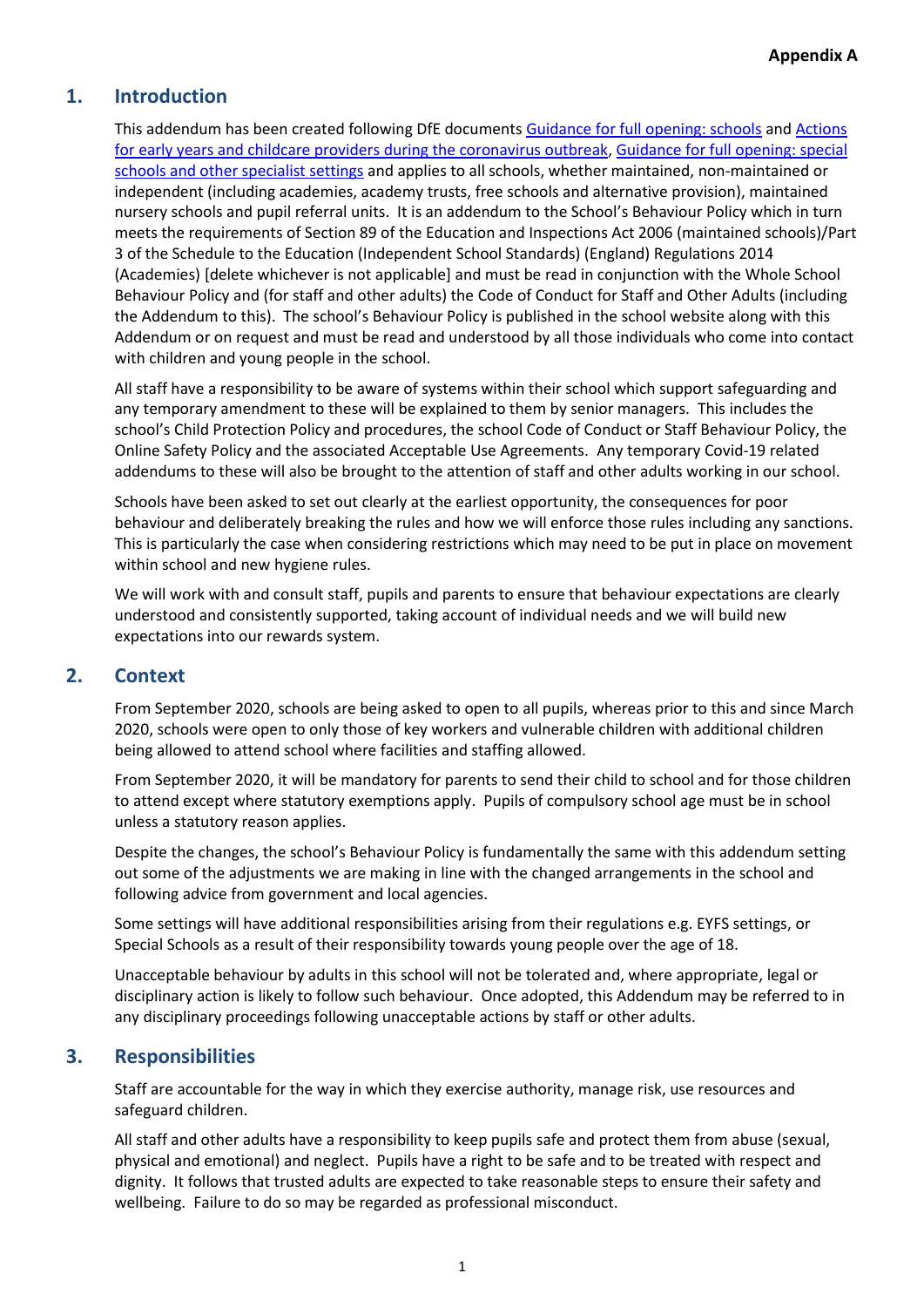In light of the need for children to behave differently when they return to school, and any new systems we have put in place to support that, the changes within this Addendum will need to be communicated to pupils, parents and staff. Best practice suggests this includes:

- proactively teaching new rules to staff, pupils and parents;
- regularly and rigorously reinforcing behaviour throughout every day;
- consistently imposing sanctions when rules are broken, in line with the Policy, as well as positively reinforcing well-executed rules through encouragement and rewards.
- wearing of PE kit on PE days as opposed to school uniform so that children do not have to change clothing in close proximity to others and limits the amount of belongings in school.

In addition to the responsibilities of individuals in the school outlined in the Whole School Behaviour Policy, the following additional responsibilities apply during the Covid-19 outbreak.

#### <span id="page-5-0"></span>**3.1 Governing Body**

The Governing Body will:

- promote the use of this Addendum throughout their discussions with staff and parents in order to ensure that it is accurately and consistently enforced throughout the Covid-19 pandemic;
- support the Head teacher and other staff in implementing this Addendum

#### <span id="page-5-1"></span>**3.2 Staff and other adults**

In addition to the general expectations laid out in the school's current Behaviour Policy, staff and other adults are expected to:

- not to come to work if they have coronavirus symptoms, or go home as soon as these develop (informing their manager), and access a test as soon as possible [\(Coronavirus \(Covid-19\): Getting](https://www.gov.uk/get-coronavirus-test)  [tested\)](https://www.gov.uk/get-coronavirus-test);
- clean their own hands more often than usual with running water and soap and dry them thoroughly or use alcohol hand rub or sanitiser ensuring that all parts of the hands are covered;
- follow strict social distancing rules between themselves, colleagues and other adults;
- ensure their classrooms or work areas are de-cluttered so as to allow for better and easier cleaning throughout the day;
- follow any local rules on rotation of equipment between groups/bubbles and not share equipment between groups/bubbles or colleagues unless it has been appropriately sanitised before re-use;
- regularly reinforce with parents the arrangements for the start and end of the school day including, staggered start and finishing times and the need for social distancing outside the school;
- supervise any queuing system following a process for staff to greet each child, ensuring they wash or sanitise their hands immediately on arrival, and then go straight to their classroom;
- use and promote the 'catch it, bin it, kill it' approach;
- avoid touching their mouth, nose and eyes;
- clean frequently touched surfaces often using standard products such as detergents and bleach;
- think about ways to modify their teaching approach to keep a distance from children in their class/group as much as possible, particularly close face to face support (noting that it's understood that this is not possible at all times, which is why hygiene and hand cleaning is so important);
- consider avoiding calling pupils to the front of the class or going to their desk to check on their work if this is not necessary;
- explicitly teach and supervise health and hygiene arrangements, helping their class to follow the rules on hand cleaning, not touching their faces, 'catch it, bin it, kill it' etc. including by updating their classroom displays with posters [\(e-Bug](https://e-bug.eu/eng_home.aspx?cc=eng&ss=1&t=Information%20about%20the%20Coronavirus) has produced a series of helpful coronavirus posters[: Horrid](https://e-bug.eu/junior_pack_ks1.aspx?cc=eng&ss=2&t=Horrid%20Hands) [hands,](https://e-bug.eu/junior_pack_ks1.aspx?cc=eng&ss=2&t=Horrid%20Hands) Super [sneezes,](https://e-bug.eu/junior_pack_ks1.aspx?cc=eng&ss=2&t=Super%20Sneezes) Hand [hygiene,](https://e-bug.eu/junior_pack.aspx?cc=eng&ss=2&t=Hand%20Hygiene) [Respiratory](https://e-bug.eu/junior_pack.aspx?cc=eng&ss=2&t=Respiratory%20Hygiene) hygiene[, Microbe](https://e-bug.eu/lang_eng/UK%20KS1%20Pack/Microbe%20Mania/Microbe-Mania-Poster.pdf) mania);
- apply consistently any sanctions required to pupils who deliberately or intentionally disobey the new rules, whilst emphasising the importance of them in an age-appropriate manner;
- prevent their group/bubble from sharing equipment and resources (like stationery) with other groups/bubbles;
- keep their classroom door and windows open if possible for air flow;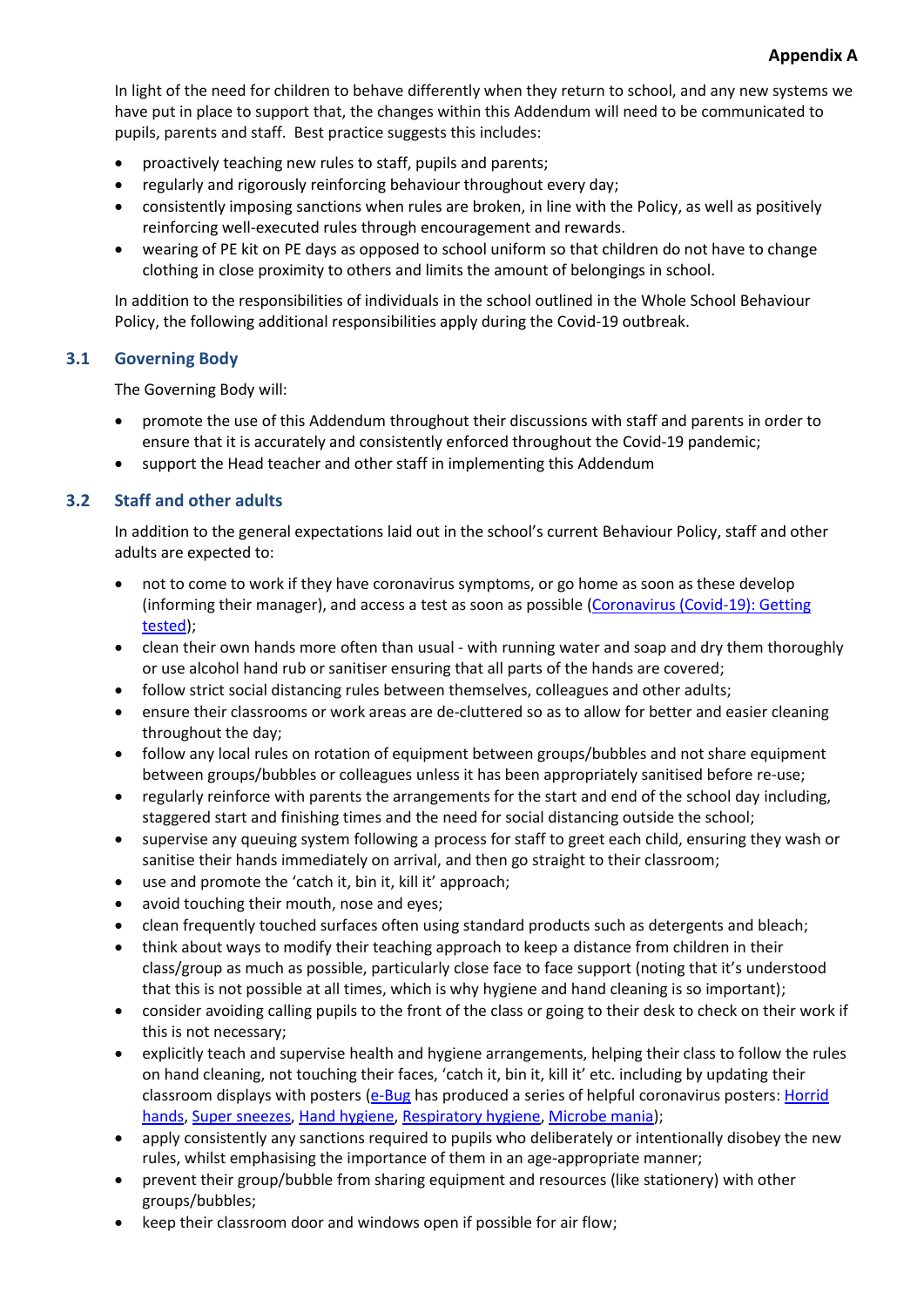- limit the number of children from their group/bubble using the toilet at any one time;
- limit their contact with other staff members, and not congregate in shared spaces, especially if they are small rooms;
- identify any reasonable adjustments that need to be made for pupils with more challenging behaviour and update Behaviour Management Plans/EHCP Plans as necessary;
- report any concerns or worries about the management of Covid-19 in the school to the attention of the senior leadership team as soon as possible;
- ensure they read the school's Behaviour Policy Addendum and know what role in it they are being asked to take.

#### <span id="page-6-0"></span>**3.3 Pupils**

In addition to the general expectations laid out in the school's current Behaviour Policy, pupils are expected to:

- attend school for all sessions;
- stay at home if they have coronavirus symptoms, or go home/be collected by a parent as soon as these develop, and access a test as soon as possible [\(Coronavirus \(Covid-19\): Getting tested\)](https://www.gov.uk/get-coronavirus-test). Information relating to such incidents will be shared with local Public Health specialists in order to inform the 'test and trace' process in line with the school's privacy notice;
- ensure that they practice social distancing when walking or cycling to school independently;
- follow any altered routines for arrival or departure, arriving at school at the advised allotted time, and entering the school via their designated route. At the end of the day, pupils will leave the building from their designated exit. They will leave one at a time when their parent has come to collect them, or where they are travelling home unaccompanied again keeping their distance using the markers on the floors as a guide;
- follow school instructions on hygiene such as handwashing and sanitising. Hands must be washed or sanitised on arrival at school, after using the toilet facilities, before and after eating, before and after break times; before and after sport/PE sessions and before they leave for home;
- socially distance (where they are old enough/able to understand) from their peers and adults in school and on the playground/field at all times. When children enter their classroom or space, they will be expected to go straight to their table and nowhere else in the room. Children will put their hand up if they need an adult's support;
- follow instructions on who they can socialise with at school, but must remain in their group/cohort/ bubble at all times;
- move around the school as per specific instructions (for example, one-way systems, out of bounds areas, queuing);
- follow instructions and expectations in relation to sneezing, coughing, tissues and disposal ('catch it, bin it, kill it', sneeze into the crook of your arm) and avoid touching their mouth, nose and eyes with hands prior to proper hand washing;
- tell a member of staff/adult if they are experiencing symptoms of coronavirus or feeling unwell generally;
- follow rules on what items or equipment they are permitted to bring into school from home and vice versa. Only necessary items/equipment will be permitted;
- follow rules about sharing any equipment or other items including drinking bottles;
- follow new rules in relation to breaks or play times, including where they may or may not play/socialise;
- follow rules regarding the use of toilet and handwashing facilities;
- follow the clear rules about intentionally or deliberately coughing or spitting at or towards any other person;
- follow the clear rules for pupils at home regarding conduct in relation to remote education;
- understand the rewards and sanction system particularly in relation to breaking the amended school rules;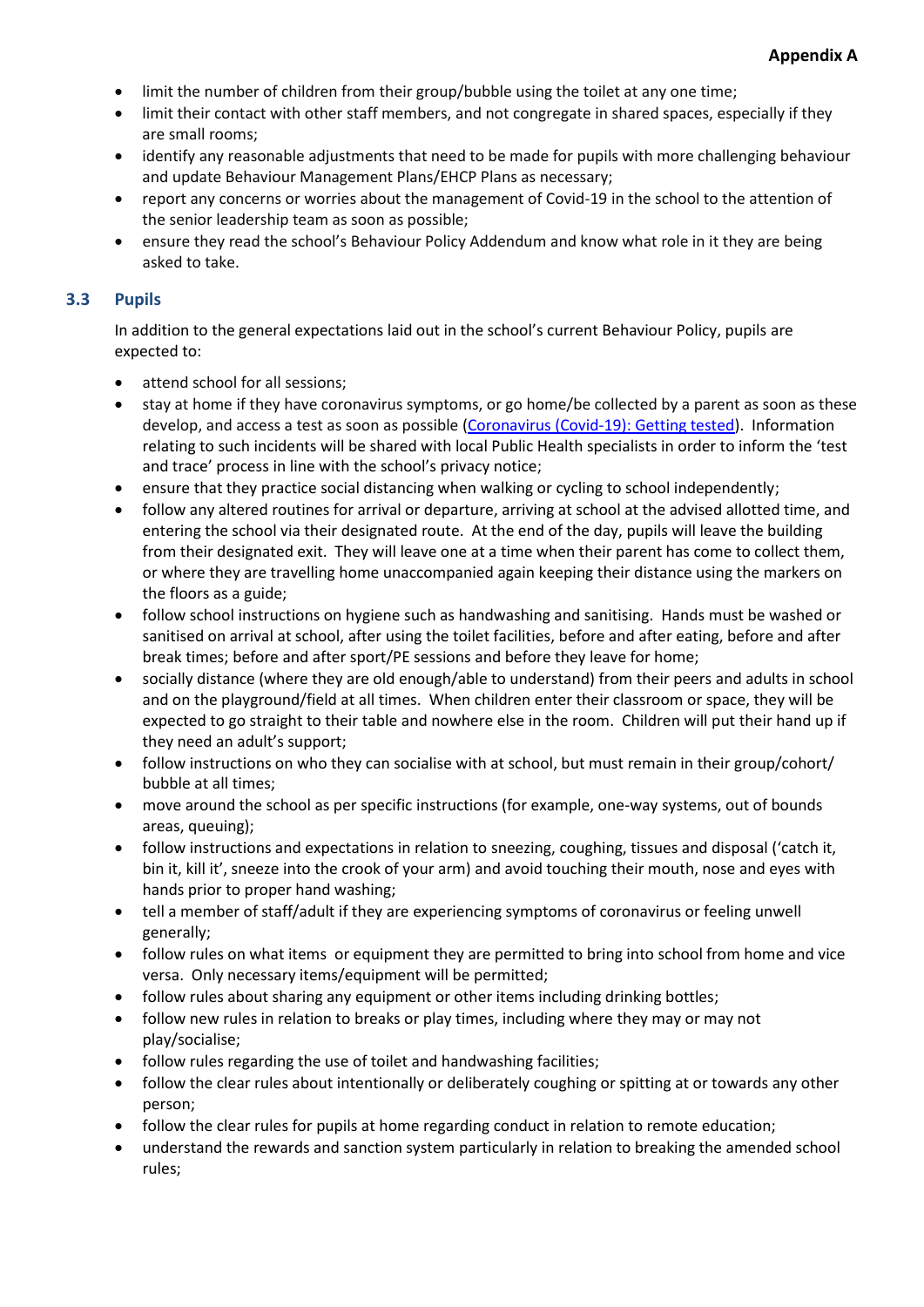We understand socially distancing may be more difficult for younger children; they will be encouraged wherever possible to keep a distance from peers and adults, however, we understand this may not always be possible.

#### <span id="page-7-0"></span>**3.4 Parents**

In addition to the general expectations laid out in the school's current Behaviour Policy, parents are expected to:

- not come to school if they or any member of their household or social bubble have coronavirus symptoms; not to send their child to school if they have symptoms, and access a test as soon as possible [\(NHS: Ask for a test to check if you have coronavirus\)](https://www.nhs.uk/conditions/coronavirus-covid-19/testing-for-coronavirus/ask-for-a-test-to-check-if-you-have-coronavirus/). Once an isolation period has come to an end, and where they are well enough to do so, the child must return to school as normal;
- inform the school as soon as possible if their child, or any member of their household or social bubble has coronavirus symptoms, arrange a test and inform the school of the outcome as soon as possible. Information relating to any symptoms or confirmed cases will be shared with the local Public Health department in order to inform the 'test and trace' process in line with the school's privacy notice;
- arrange to collect their child from school as soon as possible should the child develop symptoms whilst at school or on the journey to and from school;
- send children to school in clean, fresh clothes*;*
- only allow their child to bring into school items which are necessary and permitted in line with the Covid-19 secure school rules;
- provide the school with at least 2 emergency contact details;
- ensure arrangements for dropping off and collecting their child are communicated to the school particularly if the person who normally drops-off or collects the child has changed;
- follow any altered routines for arrival or departure ensuring only one adult accompanies their child and dropping children off at the school gate;
- not to gather in the playground or to enter the buildings to drop off or collect children and not to gather at the school gates to talk to other parents. Remain 2m apart from those other than in your immediate household or social bubble at all times whilst on the school site;
- not to come into school buildings unless strictly necessary, by appointment, and ideally alone (unless for example, an interpreter or other support is required) following strict social distancing rules;
- follow school instructions on hygiene such as handwashing and sanitising if you do need to enter the building;
- reinforce good hand and respiratory hygiene with their children at home in relation to sneezing, coughing, tissues and disposal ('catch it, bin it, kill it', sneeze into the crook of your arm) and avoid touching their mouth, nose and eyes with hands;
- provide a suitable sealable plastic bag for use by your child if they wear a face covering on the way to and from school. Face coverings should not be worn on the premise unless previously approved by the headteacher.
- follow the clear rules about intentionally or deliberately coughing or spitting at or towards any other person and reinforce this rule to their child;
- follow the clear rules for pupils at home regarding conduct in relation to remote education (which may be necessary in a local lockdown situation);
- discourage their child from gathering in groups outside of school unless the group is made up of others who live in the same household or social bubble;
- understand the rewards and sanction system particularly in relation to breaking the amended school rules;
- ensure their child understands the behaviour school expects in relation to home learning (where this is deemed necessary in a local lockdown situation);
- ensure they read the school's updated behaviour policy and know what role in it they are being asked to take.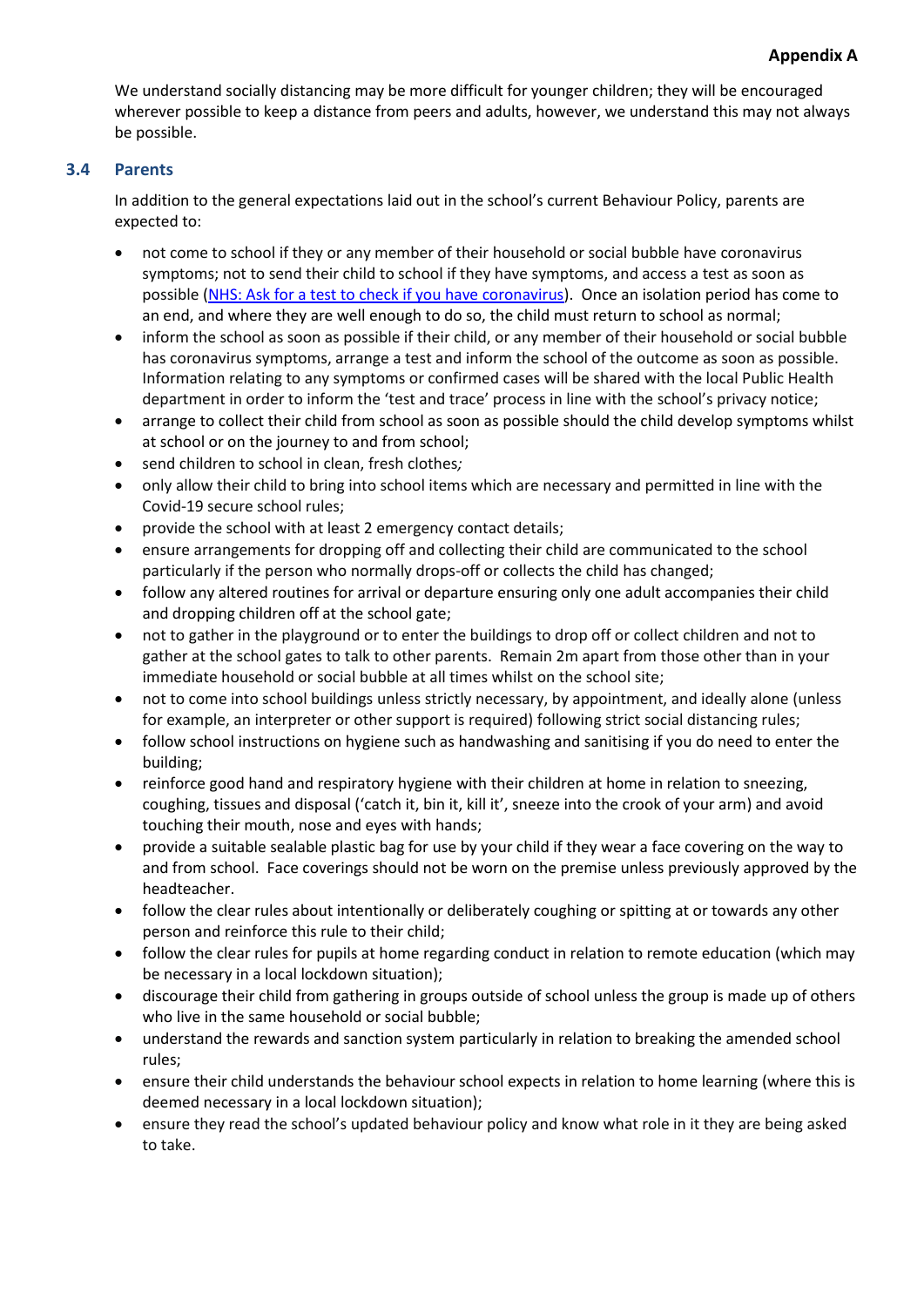#### <span id="page-8-0"></span>**4. Pupils with Special Educational Needs**

We acknowledge that children will have had a range of different experiences during the lockdown period which may have an impact on their behaviour presentation upon return to school. Some may present with frustration as a result of being isolated from friends or having missed a significant event or experience; e.g. end of term treats, school trip, etc.

Some children will return to school having been exposed to a range of adversity including bereavement and long term anxiety. This may lead to an increase in social, emotional and mental health (SEMH) concerns. Additionally, where children have special educational needs and disabilities (SEND), their provision may have been disrupted during partial school closure and there may be an impact on their behaviour. For children and young people with SEND, it will be especially important to teach new norms and routines around protective measures and personal hygiene clearly and accessibly.

As a result of these varied experiences children may present with behaviour that is not usual, this may include:

- anxiety; lack of confidence;
- challenging behaviour; fight or flight response;
- anger; shouting, crying;
- hyperactivity and difficulties maintaining attention.

For some children, including those with attachment concerns or SEN, and especially those with autism, the change in routines and lack of familiarity will require additional adjustment. We recognise that behaviour could be a sign that for some individual children there is an unfulfilled need and that the behaviour is communicating that there is a problem. We will undertake an individual risk assessment for the child and use reasonable endeavours to make the necessary adjustments to reduce the stimulus that may be triggering the challenging response.

Children with SEN are recognised as being particularly vulnerable and therefore have an urgent need to be re-integrated back into school as soon as reasonably possible. We will work closely with parents to implement supportive strategies that will inform an appropriate response. Some children will need additional support and access to external services such as Educational Psychologists, Social Workers, Counsellors and Early Help.

#### <span id="page-8-1"></span>**5. Behaviour when learning at home (local lockdown or group/bubble isolation)**

If interacting with other pupils or staff online, pupils must always be kind and respectful to each other and respectful and obedient to staff, remembering at all times that that staff are not 'friends' with, or peers to, pupils.

Pupils must never attempt to contact staff via social media or make comments about staff on social media platforms. Any inappropriate comments to staff online, via google classroom, or any other platform will be taken very seriously. This is also the case of for any online bullying towards other pupils or peer-on-peer abuse that is disclosed to the school during this time.

#### <span id="page-8-2"></span>**6. Rewards**

#### *See School behaviour policy for reward system whilst pupils are in school.*

These will be different in a lockdown situation if the school is closed; feedback and rewards will come from staff comments posted on twitter with the child's work, feedback on google classroom for the class to the individual pupil or group. Feedback from the headteacher if work is forwarded by the teacher or parent.

#### <span id="page-8-3"></span>**7. Sanctions and Disciplinary Action**

If a child's behaviour is deemed high risk, for example, refusing to adhere to safety measures, such as, hand washing, social distancing, remaining in their group/cohort/bubble or deliberate behaviours that put themselves or others at risk, such as spitting or deliberately coughing at people, the following sanctions and disciplinary procedures could be used: